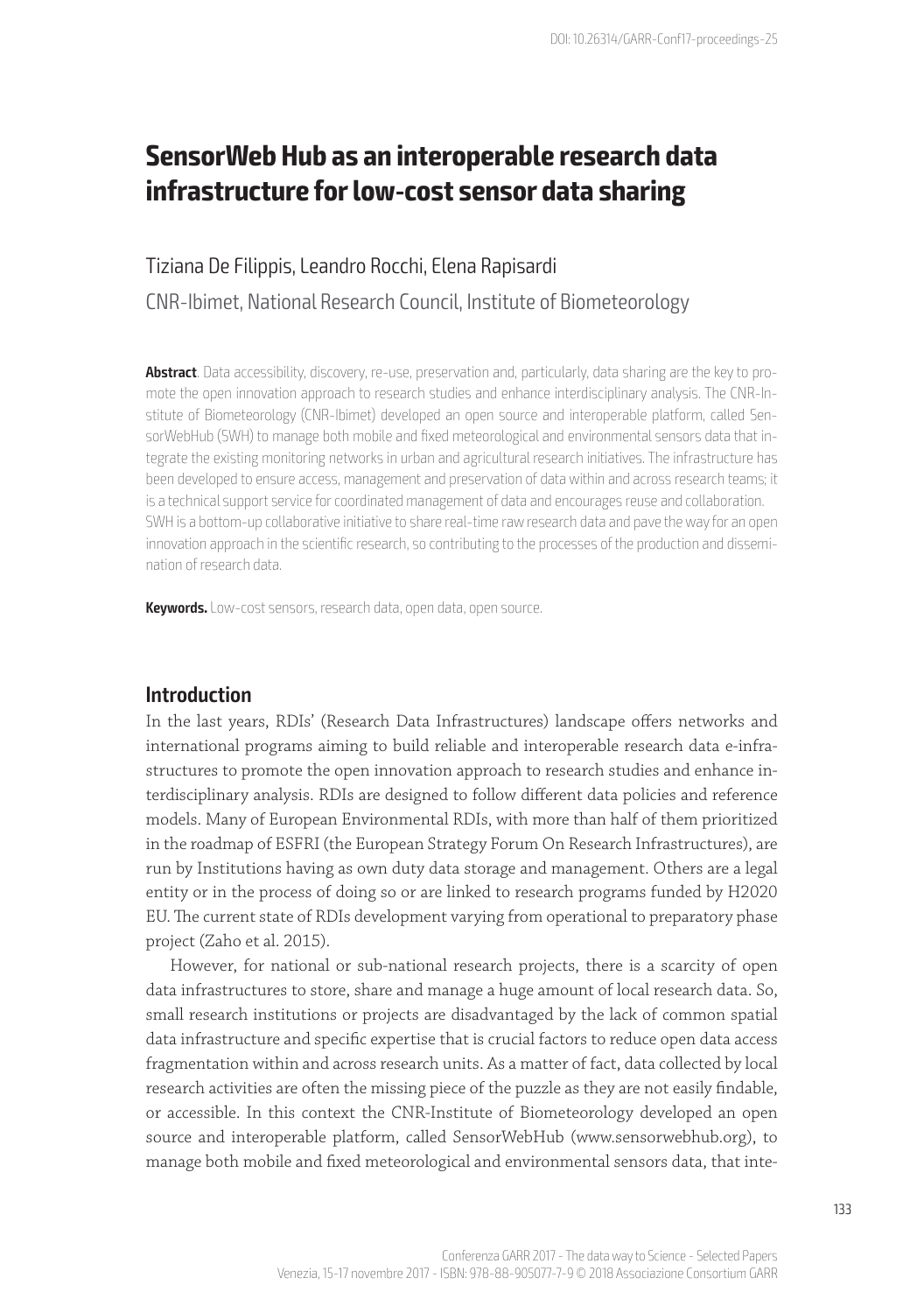grate the existing monitoring networks in urban and agricultural research initiatives. The data, collected through innovative low-cost and open source sensor devices, are processed and published using OGC (Open Geospatial Consortium) services and geospatial data standards. This infrastructure is currently focused on the following sensor data categories: Agrometeo, Meteo, Urban Climate, Renewable Energy, Indoor.

## **1. Objective**

The aim of this work is to deploy an interoperable and open data infrastructure in order to help the scientific community to share relevant and timely data and services.

This initiative arises from the fact that researchers mainly store their data, as well as intermediate products processed for environmental and agro-meteorological investigations, in personal archives. However, if this data were shared they could be used for further applications in other research fields. Data, climate products, informatics procedures, code and pre-processed data on a geographical area of interest could thus be reused, reducing the time and human resources necessary for further investigations. The availability of an interoperable research data infrastructure to store and manage data could also facilitate and encourage the adoption of a data sharing approach.

On this premise, SWH has been developed with the aim:

- to support the participating approach to monitoring urban environment;
- to share research data acquired by low-cost sensors from no-conventional networks and fixed and mobile sensors;
- to test new analysis procedures and integrated approaches using multi sources data;
- to develop new web geoprocessing tools;
- to encourage the development of user-friendly interfaces for different stakeholders.

The challenge is also to attract more internal researchers to share their data and quality checked climate products easily through an available data infrastructure, for further interdisciplinary investigations.

### **2. SensorWeb Hub infrastructure**

SensorWeb Hub infrastructure and functions were designed to create a participatory environmental monitoring system where the data collected with innovative low-cost and open source sensor devices are processed and published using OGC (Open Geospatial Consortium) services and geospatial data standards.

SWH web application manages both mobile and fixed open source and low-cost sensor platforms, to integrate the existing monitoring networks (De Filippis et al., 2015). This interoperable infrastructure is currently focused on the following sensor data categories: Agrometeo, Meteo, Urban Climate, Renewable Energy, Indoor.

The infrastructure is composed by: 1) the AirQino Sensor-Boxes (ASB) as main components of the sensor network; 2) a central GeoDataBase (GeoDB), the PostgreSQL/PostGIS, for data storage and management; 3) a GIS engine and a WebGIS application for viewing, querying and performing data analysis; 4) the specific web services for data flux management. The components (Fig.1) are organized in typical client-server architecture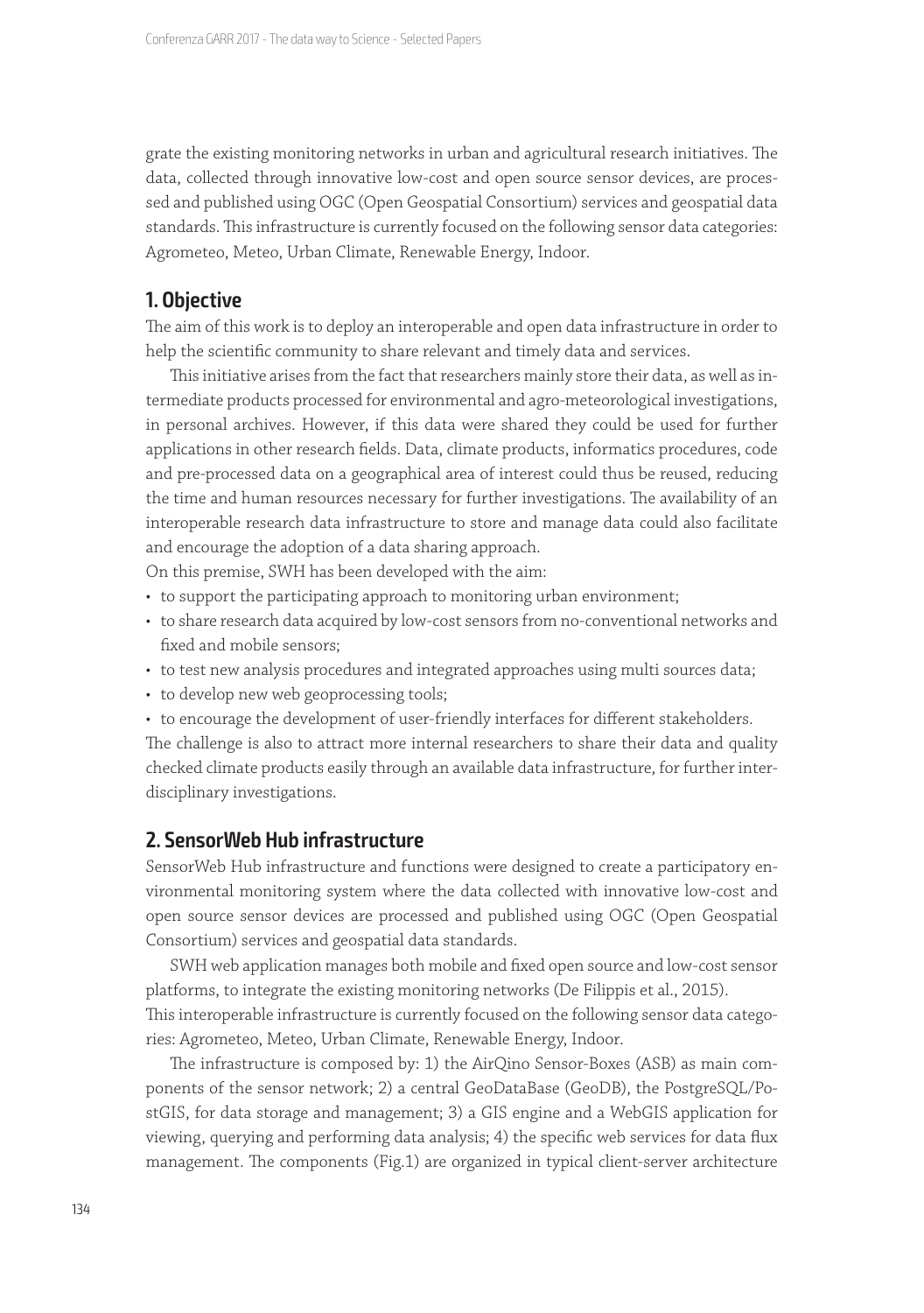and interact from the sensing process to the representation of the results to the end-users adopting the OGC® SWE (Sensor Web Enablement) common standards.

Specific web services were developed using JavaEE technology. They work as web service callback and reads all sensing data, performs a data quality check on Arduino devices and stores them in the GeoDB. Using PostGIS functions, the geographic information is transformed from NMEA RMC standard into point elements for PostgreSQL. UML (Unified Modeling Language) as formal language adopted in the ISO TC/211 (https://committee.iso. org/tc211) context for geomatic data description has been used for formal data model definition. The web interface and functions have been developed using J2EE technology with Java Server Faces and PrimeFaces library for GUI (Graphic User Interface) customization. Using any desktop or mobile browser, all collected data can be visualized in near-real time in table or chart format, or tracks, and spot values on a Google mashup.



## **3. Results**

SWH's data and web services are now available at http://www.sensorwebhub.org/. The whole framework source code of underlying SWH application is deployed on GitHub platform at https://github.com/n3tmaster/SensorWebHub. At present, the platform manages data from field campaigns on urban climate monitoring, agro-meteorological survey and renewables energy related to the funded project at local scale. It is a work in progress initiative open to manage and sharing further raw data coming from different research projects. The infrastructure supports multiple research communities and individuals. The data, accessible through the web interface and also by standard web services (API and RestFul services), in the first instance are sharing within CNR-Ibimet research units (e.g. Geomatic and ICT, agricultural sustainability, air quality monitoring.) but could be downloaded also from other users (practitioners, students and external researchers) taking into account the recommendations in their proper use. SWH has multiple scopes and responds to different researchers' needs. From ICT & Geomatic point of view, it is conceived for implementing and testing interoperable OGC standards and RDIs reference models. The educational goal is to disseminate the best practices on data management and sharing and support the researchers in adopting RDIs guidelines in the life cycle of their research activities. It also facilitates the exchange within the research's team and offers easy solutions for a remote control of non-conventional environmental monitoring networks. Furthermore, SWH offers a real data set to develop customized web applications for a